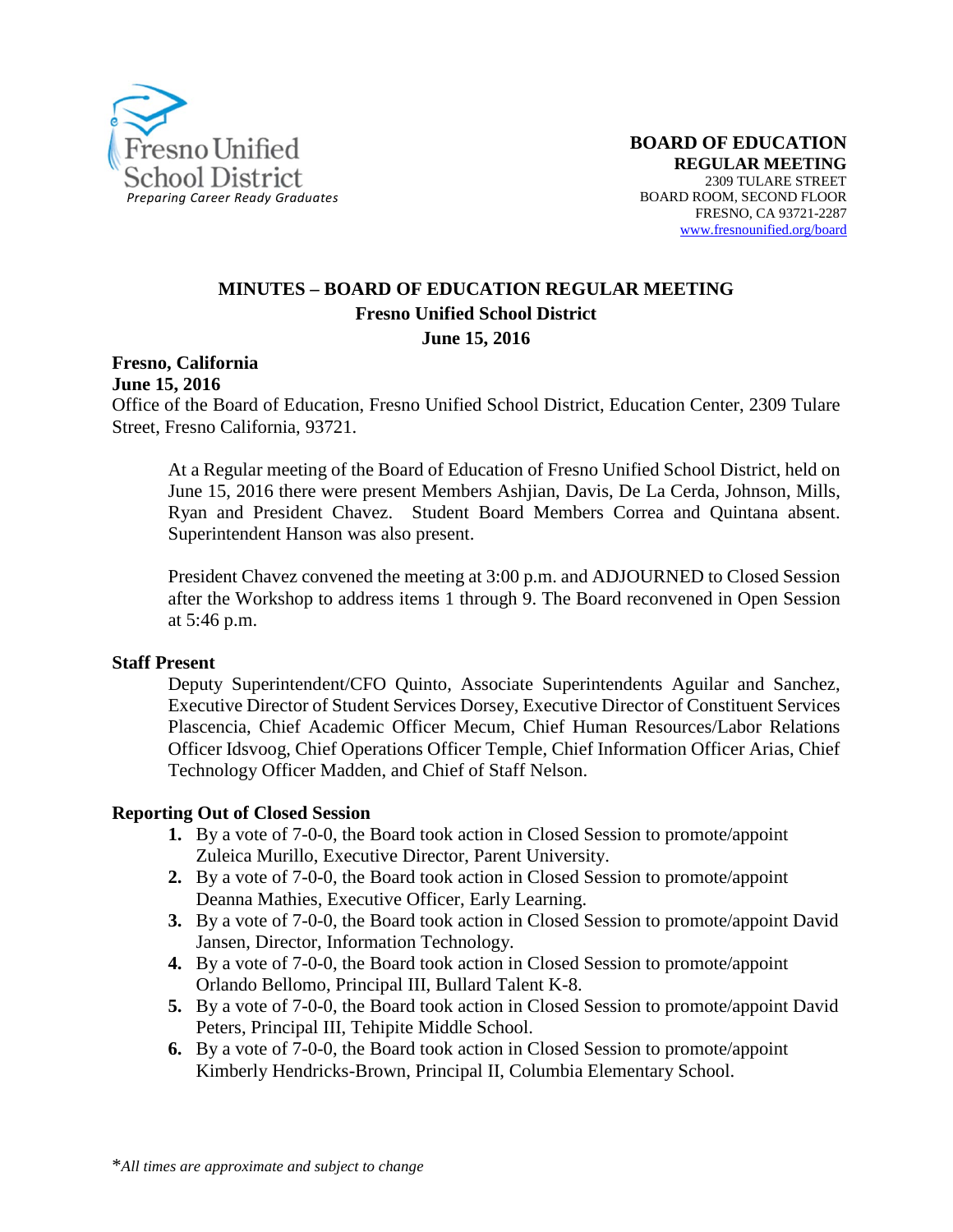## **PLEDGE OF ALLEGIANCE**

Rosario Sanchez, Associate Superintendent, Curriculum and Instruction, led the Pledge of Allegiance.

### **APPROVE Minutes**

Approved as recommended with corrections, the draft minutes for the May 25, 2016 Meeting, and June 1, 2016 Regular Meeting. Member Mills moved for approval, seconded by Member Chavez, which carried a vote of 5-0-2, as follows: AYES: Board Members: Ashjian, Davis, Johnson, Mills, and President Chavez. ABSTENTIONS: Board Members De La Cerda and Ryan.

### **HEAR Report from Superintendent**

- Honoring the victims of this past weekend's tragic events in Orlando and acknowledging the rich diversity of our community, Superintendent Hanson started his remarks with a moment of silence.
- Remarks continued with highlights and a [video](https://vimeo.com/170051005/0338774352) from the district's 15 graduation ceremonies. Superintendent Hanson congratulated all the students who put in the hard work and dedication in order to cross the stage ready for their next steps. He also thanked everyone who worked so hard to make each of our 15 graduation ceremonies so memorable for our graduates and their families.
- Superintendent Hanson continued by sharing that the work never stops when it comes to educating our district's youth -- highlighting that 32 elementary schools, 14 middle schools and all of our comprehensive and specialty high schools were offering extensive summer school programs. Nearly 20,000 students were enrolled in summer school which started Tuesday June 14.
- Superintendent Hanson spoke of summer modernization that was underway including: construction beginning at Turner Elementary to construct a new classroom building; Bullard construction continues; new exterior paint at 13 elementary schools and one middle school; new exterior lighting in the hallways and parking lots of our middle schools and one high school; nine portable classrooms to be relocated and installed at Ayer, Bakman, and Ewing Elementary.
- Superintendent Hanson noted that earlier today Mayor Swearengin delivered her last State of the City address to a sold out crowd at the Fresno Convention Center. The Mayor highlighted Fresno Unified's recent increase in our graduation rate of 84%. In addition, she honored recent McLane graduate and valedictorian Nancy Meza for her tenacity and commitment to academic achievement. Nancy is the first in her family to graduate high school and identified her personal obstacles not as reasons to give up, but rather served as her driver to achieve an education and establish a lifetime of opportunities.
- Superintendent Hanson ended his remarks wishing everyone a fun filled and safe summer. See you for Convocation 2016 on August 10.

On a motion by Member De La Cerda, seconded by Member Davis, the consent agenda, exclusive of agenda item: A-4, A-9, A-10, A-12, A-17 and A-29 which were pulled for further discussion, was approved on a roll call vote of 7-0-0 as follows: Board Members: Ashjian, Davis, De La Cerda, Johnson, Mills, Ryan and President Chavez.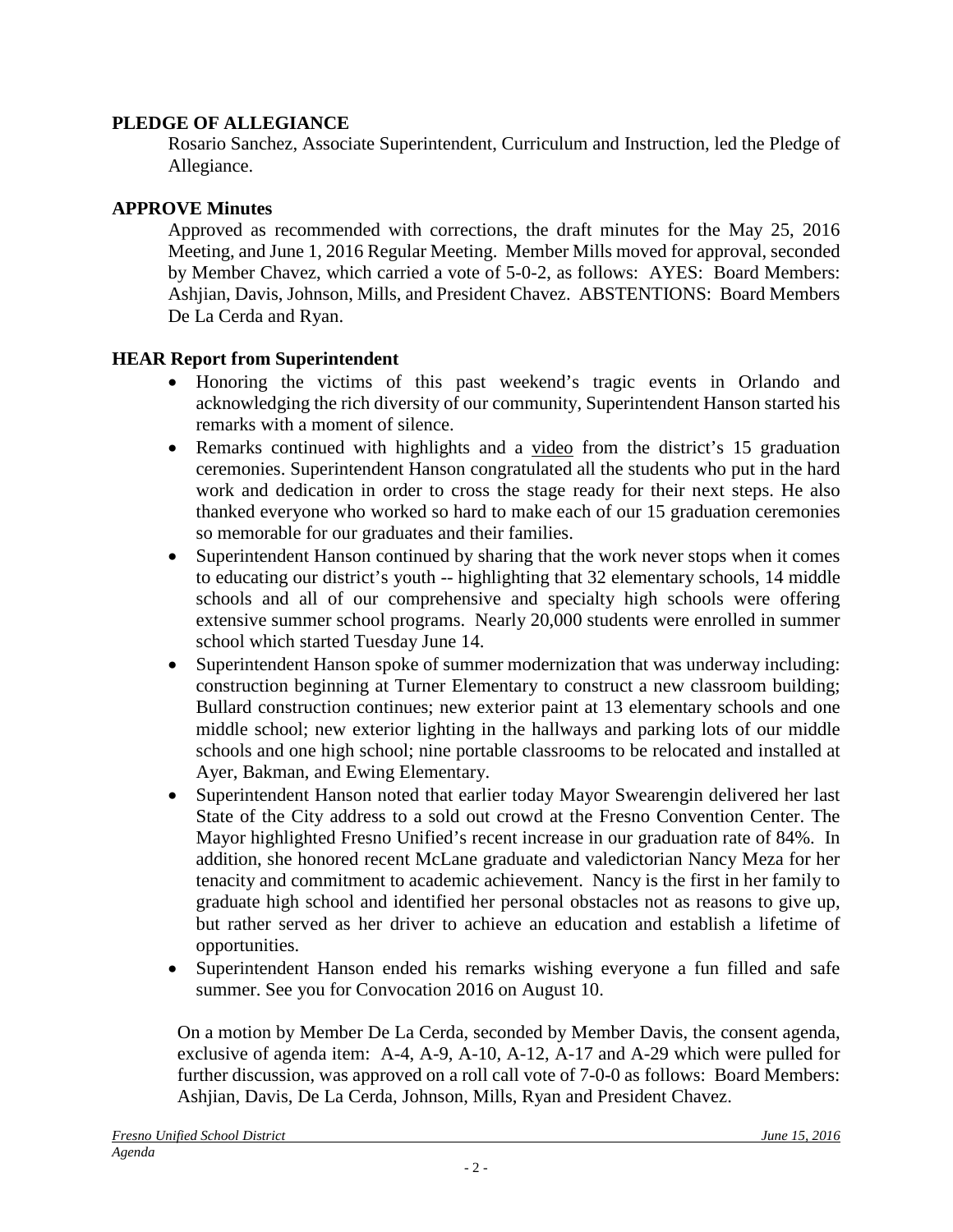## **A. CONSENT AGENDA**

- **A-1, APPROVE Personnel List APPROVED**, **as recommended** the Personnel List, Appendix A, as submitted.
- **A-2, ADOPT Findings of Fact and Recommendations of District Administrative Board ADOPTED, as recommended** the Findings of Fact and Recommendations of District Administrative Panels resulting from hearings on expulsion and readmittance cases conducted during the period since the June 1, 2016, Regular Board meeting.
- **A-3, ADOPT Waiver Requests for Ebony Ibechem and Heidi LaBrensz-Ramsey to Serve as Speech Language Pathologists ADOPTED, as recommended** Waiver Requests for Ebony Ibechem and Heidi LaBrensz-Ramsey to serve in a hard-to-fill position, Speech Language Pathologist.

### **A-4, ADOPT Resolution in Support of the City of Fresno School Liaison Act**

**ADOPTED, as recommended** a resolution in support of components of the City of Fresno School Liaison Act that will facilitate further communication and collaboration to enhance the working relationship between the City of Fresno and Fresno Unified School District, thus giving all students an equal opportunity to graduate with the greatest number of postsecondary choices from the widest array of options.

**Member Mills** – I pulled Agenda Item A-4 because it is asking the board to adopt a resolution in support of the City of Fresno's School Liaison Act, but the School Liaison Act was not put into our binders. I was attempting to find a copy of that so we would know what was in it before we adopted a resolution.

**Member Chavez** – Essentially it is a way for the city and the school district to engage in conversations with regards to transportation, future growth plans, etc. I assure you there is nothing in there binding that would contradict anything we would do. It would be mutually agreed upon. It would mean members of this board would meet with members of the city council.

Member Chavez moved for approval, seconded by Member Ryan, which carried a vote of 6-0-1, as follows: AYES: Board Members: Ashjian, Davis, De La Cerda, Johnson, Ryan and President Chavez. ABSTENTION: Board Member Mills.

### **A-5, ADOPT Resolution, Order of Election for November 8, 2016, and Specifications of the Election Order Pursuant to Education Code § 5322**

**ADOPTED, as recommended** a Resolution for the Order of Election for November 8, 2016 and Specifications of Election Order pursuant to Education Code § 5322 for filling positions in the following trustee areas: Area 2 (Roosevelt); Area 5 (Fresno); Area 6 (Hoover).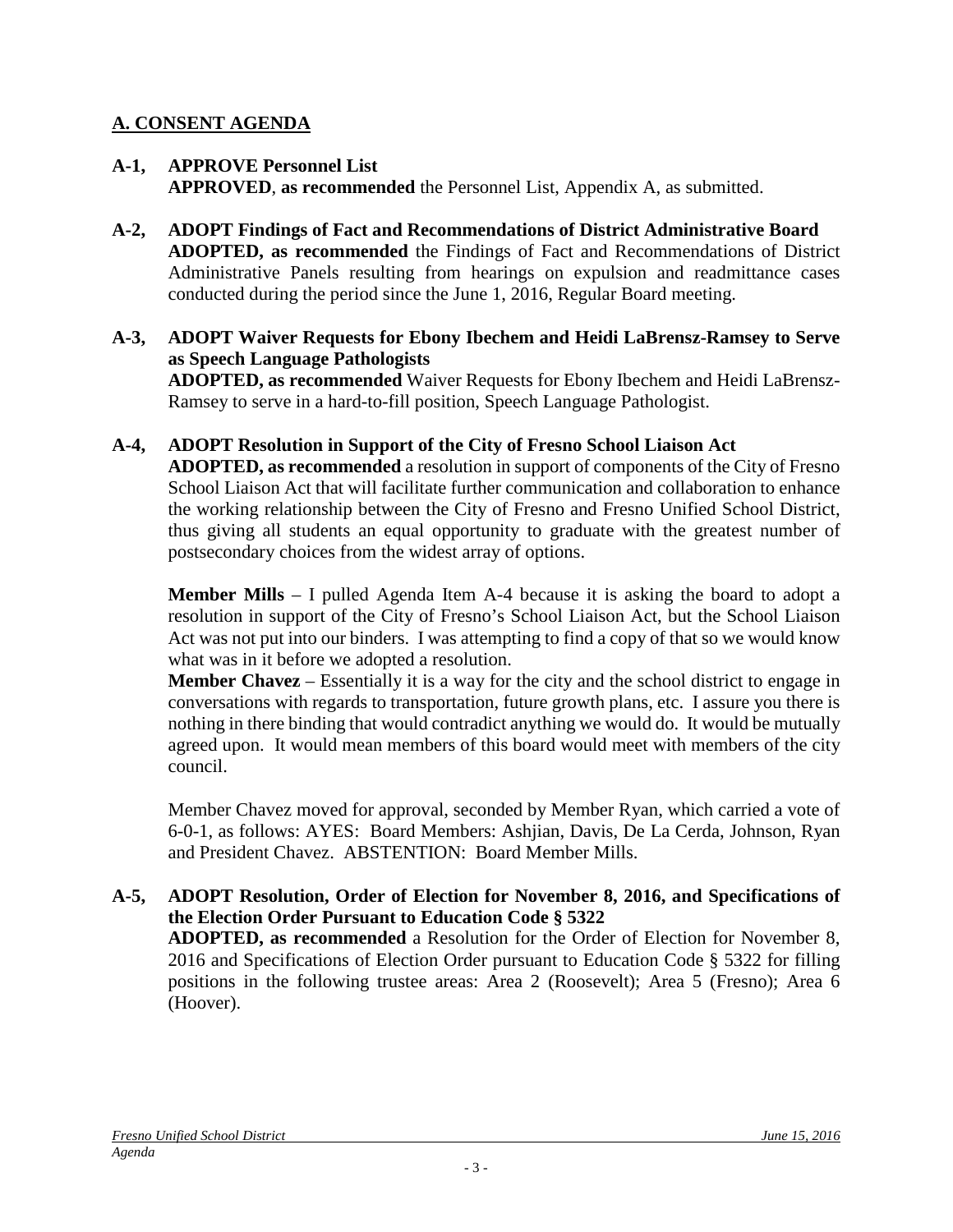### **A-6, ADOPT Annual Resolution for Appointment of High School Representatives and Multi-School Membership Applications for the California Interscholastic Federation for the 2016/17 School Year**

**ADOPTED, as recommended** the annual Resolution for Appointment of High School Representatives and Multi-School Membership Applications for the California Interscholastic Federation (CIF) for the 2016/17 school year.

### **A-7, APPROVE Agreement with Community Medical Providers for Enhanced Primary Care Services**

**APPROVED**, **as recommended** an agreement with Community Medical Providers for the continuation of enhanced primary care services. The services provided under this agreement have generated net savings for the district's Health Fund, as well as improvements in member health outcomes.

## **A-8, APPROVE Agreement with Optum for Health Plan Claim Audit Services**

**APPROVED**, **as recommended** an agreement with Optum to provide auditing services for health plan claims to the Joint Health Management Board. These services are in alignment with the Joint Health Management Board's established goals and responsibilities for providing high quality health care to active employees and retirees.

### **A-9, APPROVE Annual Agreements for the 2016/17 School Year**

**APPROVED**, **as recommended** agreements to provide services to Fresno Unified School District. These agreements include the following categories:

- Targeted Assistance:
	- ο Student Achievement Outcomes
	- ο Social Emotional Supports
- Campus Safety
- Teacher Development
- Leadership Development
- Technology

**Member Ashjian** – According to the backup material on page 9 it looks as if we are cutting \$200,000 out of the Autism program. Can you please elaborate?

**Brian Beck** – We did not cut \$200,000 from that program. When we originally submitted, it was a three-year agreement. When we bundle contracts, we can only submit them as one-year contracts. We have taken one third of the contract and submitting it as a one-year contract. We will be submitting this contract subsequently for the next two years.

**Member Mills** – I noticed in the A-9 listing we are again hiring the Lustig Group which provides coaching to Ms. Mecum, which is just a comment I don't believe Ms. Mecum needs it. I also noticed as we have done before, providing funding for CORE because we are a CORE district and I noticed Michelle Steagall on the list, I would like to ask that we get a presentation on the CORE's research and findings. When we were at the delegate assembly in May there was a presentation from the Executive Director of CORE Rick Miller. It was a presentation summarizing three years of data and findings and I think it would be helpful if the full board could have that presentation and certainly anyone else who is interested.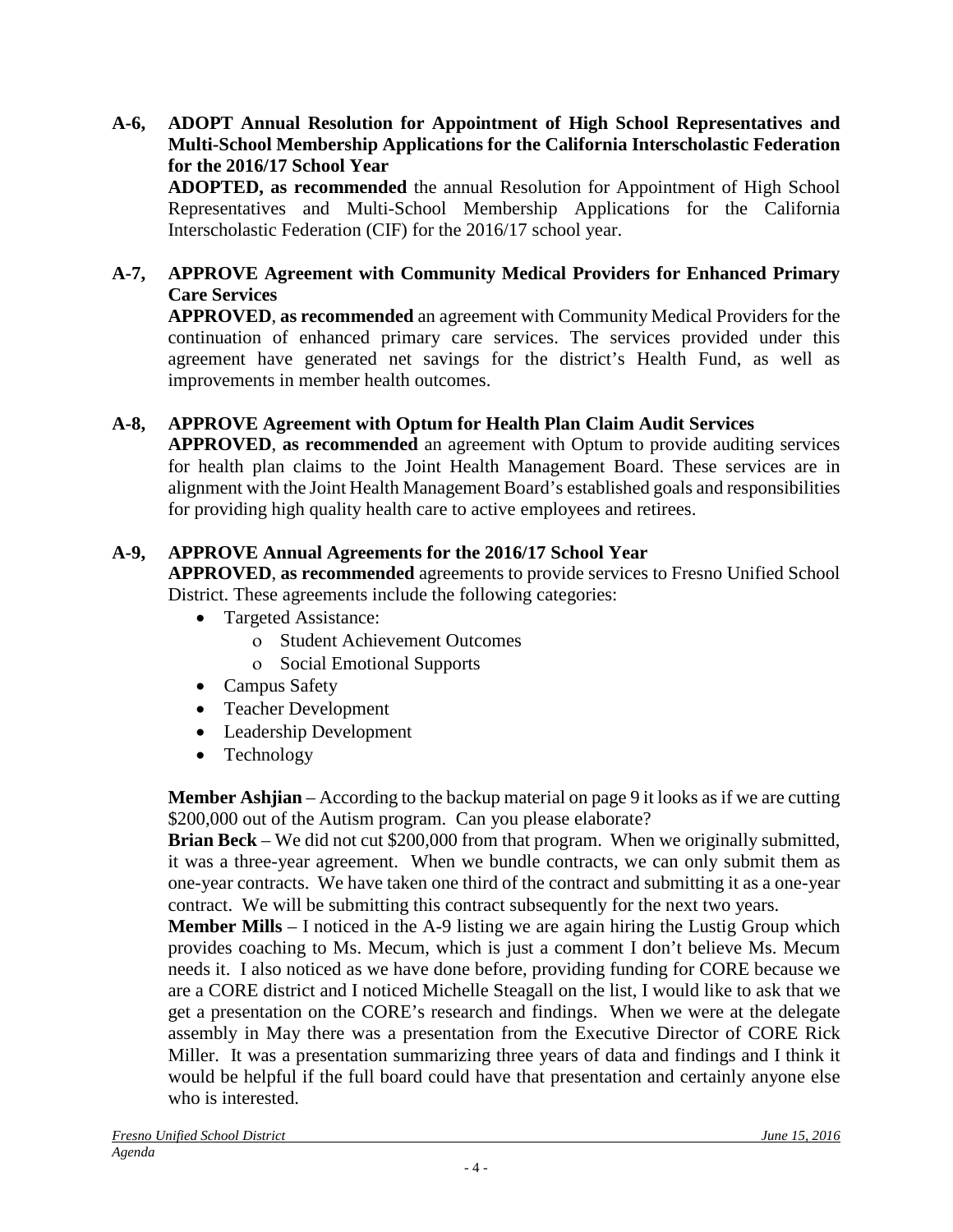**Superintendent Hanson** – As I work with board leadership for workshops around facilities and behavior as requested, we will figure out how to get Executive Director Miller here to present to the board in August or September.

**Member De La Cerda** – In regards to the Rethink contract, I know that it is not unusual to take a three year contract and bring it down to one-year increments so we can review and take a look at what is happening. It that what is taking place here?

**Brian Beck** – For purposes of bringing bundled contracts to the board, we bring them one year at a time. We originally submitted for three years and resubmitted for one-year but we will bring back the contract in the next two years to make a total of three years.

Member Ashjian moved for approval, seconded by Member De La Cerda, which carried a vote of 7-0-0, as follows: AYES: Board Members: Ashjian, Davis, De La Cerda, Johnson, Mills, Ryan and President Chavez.

# **A-10, APPROVE Agreements for Legal and Investigation Services for 2016/17**

**APPROVED**, **as recommended** a list of legal and investigation firms recommended for approval to provide services to Fresno Unified during 2016/17. The list includes the firm name and location, and the 2015/16 and 2016/17 attorney/investigator hourly rate(s). Staff negotiated rates with the firms and as a result, most have kept the rates the same as last year. Representation agreements with all firms are available in the office of the Deputy Superintendent/Chief Financial Officer.

**Member Ashjian** – In looking at the list I noticed that we do not have Dowling Aaron any longer. Is there a reason why?

**Ruth Quinto** – That firm is no longer contracted with the district to do business.

**Member Ashjian** – The firm listed as number 28 is an added firm Wanger Jones Helsley, is that a conflict of interest?

**Ruth Quinto** – They were not added this year, they have been with the district for many years on this list.

**Member Ashjian** – Is Wanger Jones Helsley a conflict for you, them and this board?

**Ruth Quinto** – They were not a conflict, have not been a conflict in the past and therefore I do not foresee them as being a conflict.

**Member Ashjian** – Does Wanger Jones Helsley represent you?

**Ruth Quinto** – Yes they do.

**Member Ashjian** – My question is if Wanger Jones Helsley represents Ms. Quinto and we are hiring them as representation for our board, I am wondering if that is a conflict of interest?

**Member Chavez** – Any services that are contracted will come to the board prior to being utilized, correct?

**Legal Counsel Mary Beth de Goede** – That is correct. This is just a listing of firms available to be used by the board.

**Member Chavez** – At the time when a firm is being requested for use, a determination will be made by the board if there is a conflict of interest.

**Member Mills –** I know in the past we have adopted this list and staff has taken that as the ability to hire any of these firms to work on cases for the district.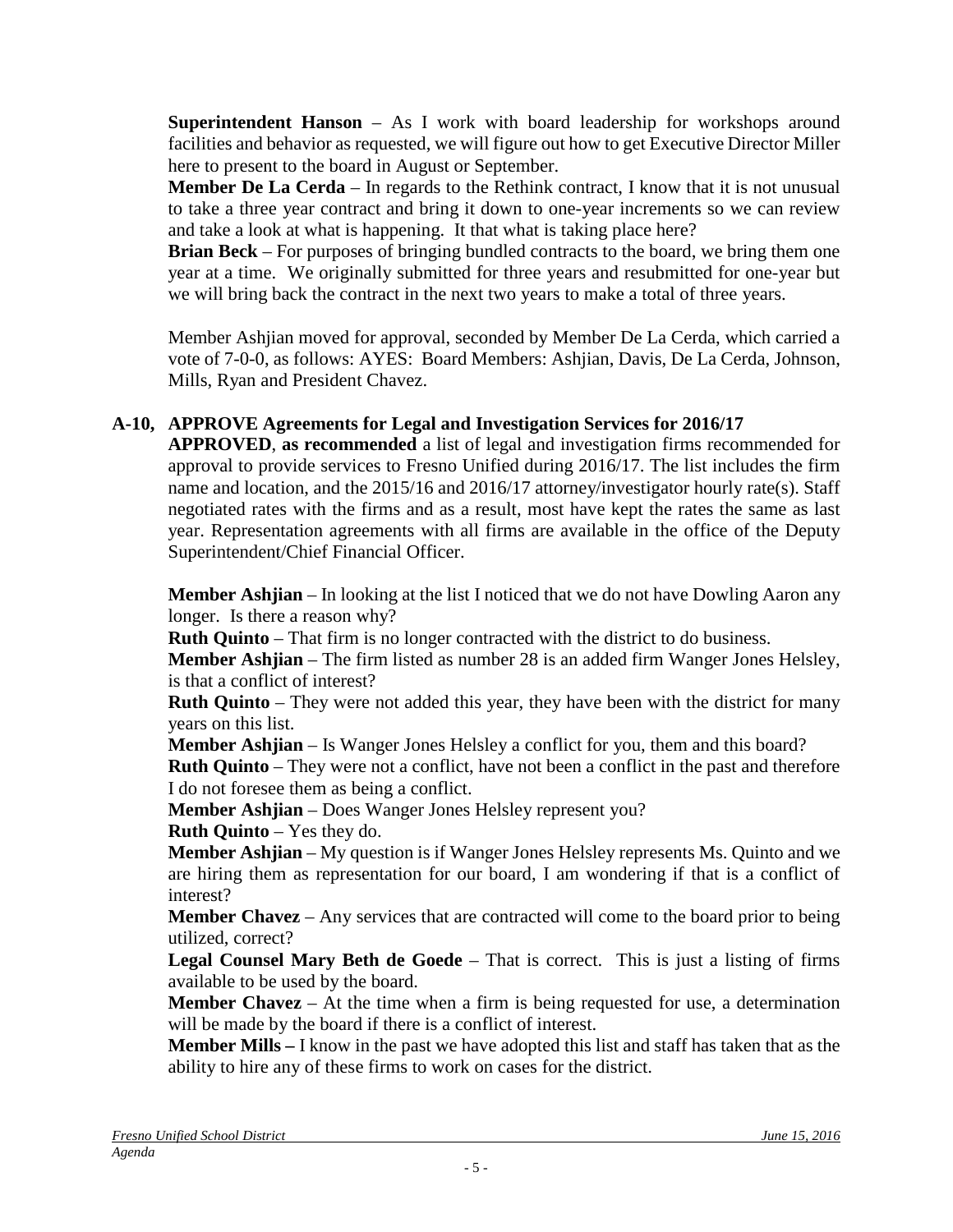**Superintendent Hanson –** To Member Ashjian's point, we will recognize the unique set of circumstances that we are in and should staff feel the need to make a recommendation to assign that particular firm to a case we will stop and very clearly signal to our board that, that is something that we are contemplating on doing. That is usually not the case but we will do it with this one firm.

Member Johnson moved for approval, seconded by Member Ryan, which carried a vote of 6-1-0, as follows: AYES: Board Members: Davis, De La Cerda, Johnson, Mills, Ryan and President Chavez. NOES: Board Member Ashjian.

## **A-11, APPROVE Memorandum of Understanding for Investing in Innovation Grant Partnership with New Teacher Center**

**APPROVED**, **as recommended** a Memorandum of Understanding and funding from the New Teacher Center, authorizing Fresno Unified to enter into partnership with the United States Department of Education through the New Teacher Center.

The Investing in Innovation (i3) Grant provides funding to support the expansion and dissemination of best practices related to new teacher support. The New Teacher Center will provide \$1.7 million in services and supports and \$938,000 in funding for local management over the three year term of the grant.

### **A-12, APPROVE the Special Education Annual Budget, Service Plans and Service Descriptions for 2016/17**

**APPROVED**, **as recommended** the 2016/17 Special Education Annual Budget, Services Plans, and descriptions of services provided to students with disabilities. The Annual Plans are based up on the proposed 2016/17 Special Education budget.

**Member Ashjian** – Does Autism fall into any of these line items?

**Brian Beck** – No, severe disabilities refers to students with moderate to severe disabilities. Low incidents refers to students that you would find with low numbers across our district one request may be for brail services. Autism would fall under the bigger pot of money of \$111,000,000 that you see on top.

**Member Ashjian** – Can you send us a board communication on how much is applied to Autism?

**Brian Beck** – Yes I can do a little research on that.

**Member De La Cerda** – In looking at the funding and the different categories and in speaking to teachers, I think it would be beneficial to have training for our instructors. I know when you go through school you have some but some renewed training for our teachers so they can get refreshed on how to support our students with the greatest needs.

**Brian Beck** – In terms of professional development and training that is part of the budget that we presented. We offer that at the beginning of the school year and throughout the school year and we do it in the areas that we are typically focused for that particular school year. I would be the first to say that is an area we can beef up. The more training and the more professional training we can provide for our staff who are working with all our students the better off we will be.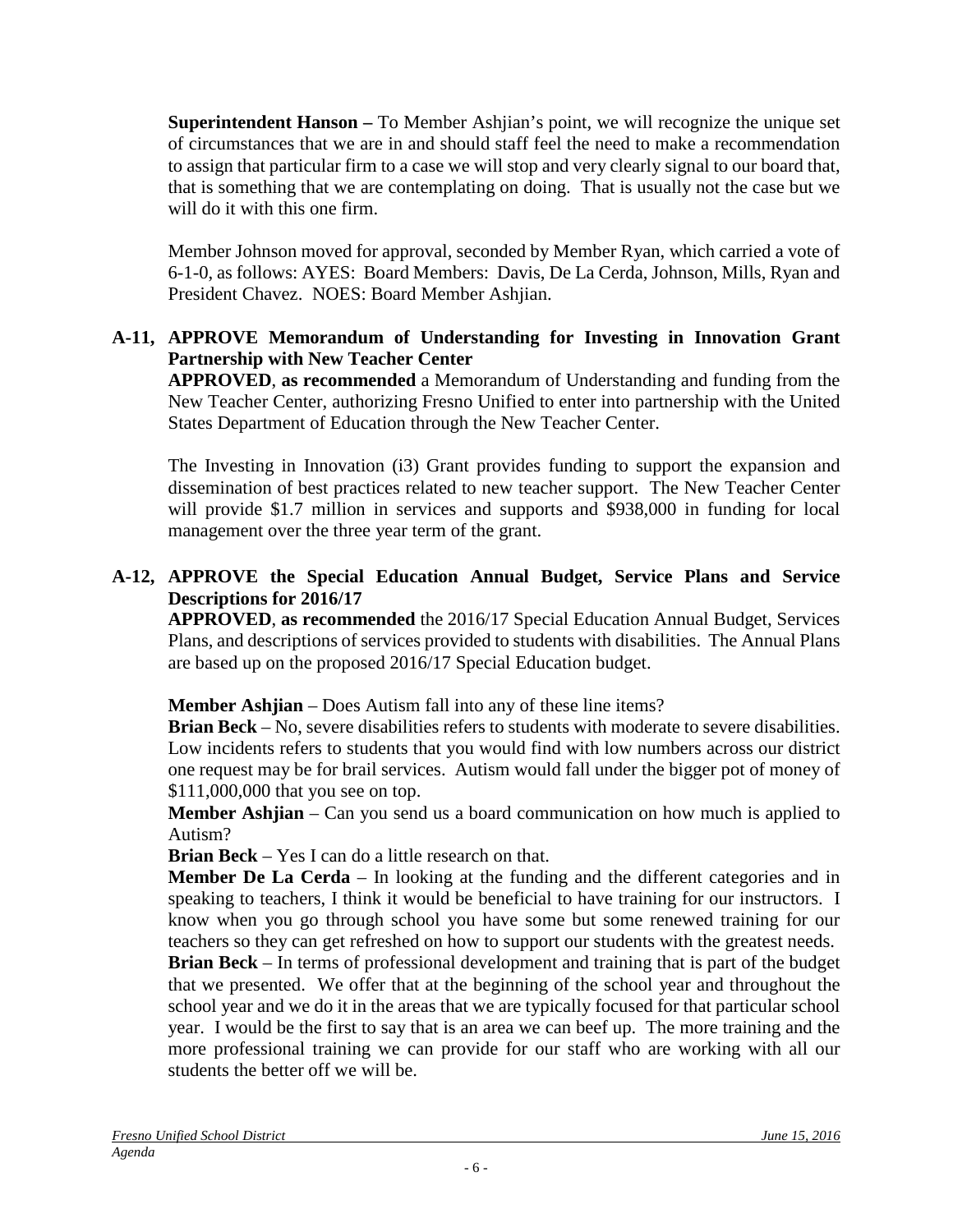**Member De La Cerda** – I just wanted to, as we see that overlap with Special Ed and Regular Ed, consider doing that supportive training for our teachers.

Member Ashjian moved for approval, seconded by Member De La Cerda, which carried a vote of 7-0-0, as follows: AYES: Board Members: Ashjian, Davis, De La Cerda, Johnson, Mills, Ryan and President Chavez.

## **A-13, APPROVE Memorandum of Understanding by and between Fresno Unified School District and Aspen Public School Charter**

**APPROVED**, **as recommended** the fully executed Memorandum of Understanding by and between the District and Aspen Public School (Aspen). The District and Aspen seek approval by the Board of the MOU. Aspen's new location of 1400 E. Saginaw Way, Fresno, California is reflected in the MOU.

# **A-14, APPROVE Provisional Internship Permits**

**APPROVED**, **as recommended** twenty-three (23) Provisional Internship Permit (PIP) recommendations to rehire or hire upon Board approval. Site principals recommended to Human Resources to retain the following teachers in their positions for 2016/17 due to a shortage of fully credentialed teachers in hard-to-fill areas.

## **A-15, APPROVE Award of Bid 16-07, Lighting and Fixture Supplies**

**APPROVED**, **as recommended** Bid 16-07 to establish a fixed unit price for the purchase of various lamps, ballasts, and wall packs that are needed for replacement and repairs throughout the district. This is a one-year price agreement with the option to extend for two (2) additional one-year periods.

Staff recommends award to the lowest responsive, responsible bidder:

Western Lightsource (Fresno, California) \$98,049

**A-16, APPROVE Award of Bid 16-16, Plastic Film for Food Services, Nutrition Center APPROVED**, **as recommended** Bid 16-16 to establish firm pricing on plastic film products utilized at the district's Nutrition Center. The bid is for a one-year term price agreement with the option to extend for two additional one-year periods. Staff recommends award to the lowest responsive, responsible bidder:

> Platinum Packaging Group, (Paramount, California) Aggregate I - Cold Film (all or none) Estimated \$65,966.40 Aggregate II - Hot Film (all or none) Estimated \$152,055.00

## **A-17, APPROVE Award of Bid 16-32, Summer 2016 Portable Classroom Relocation and Infrastructure Project**

**APPROVED**, **as recommended** Bid 16-32 to relocate nine portable classrooms and install supporting infrastructure (concrete pads with ramps and utilities hook-ups) at Ayer Elementary (two), Bakman Elementary (one), Ewing Elementary (two), Design Science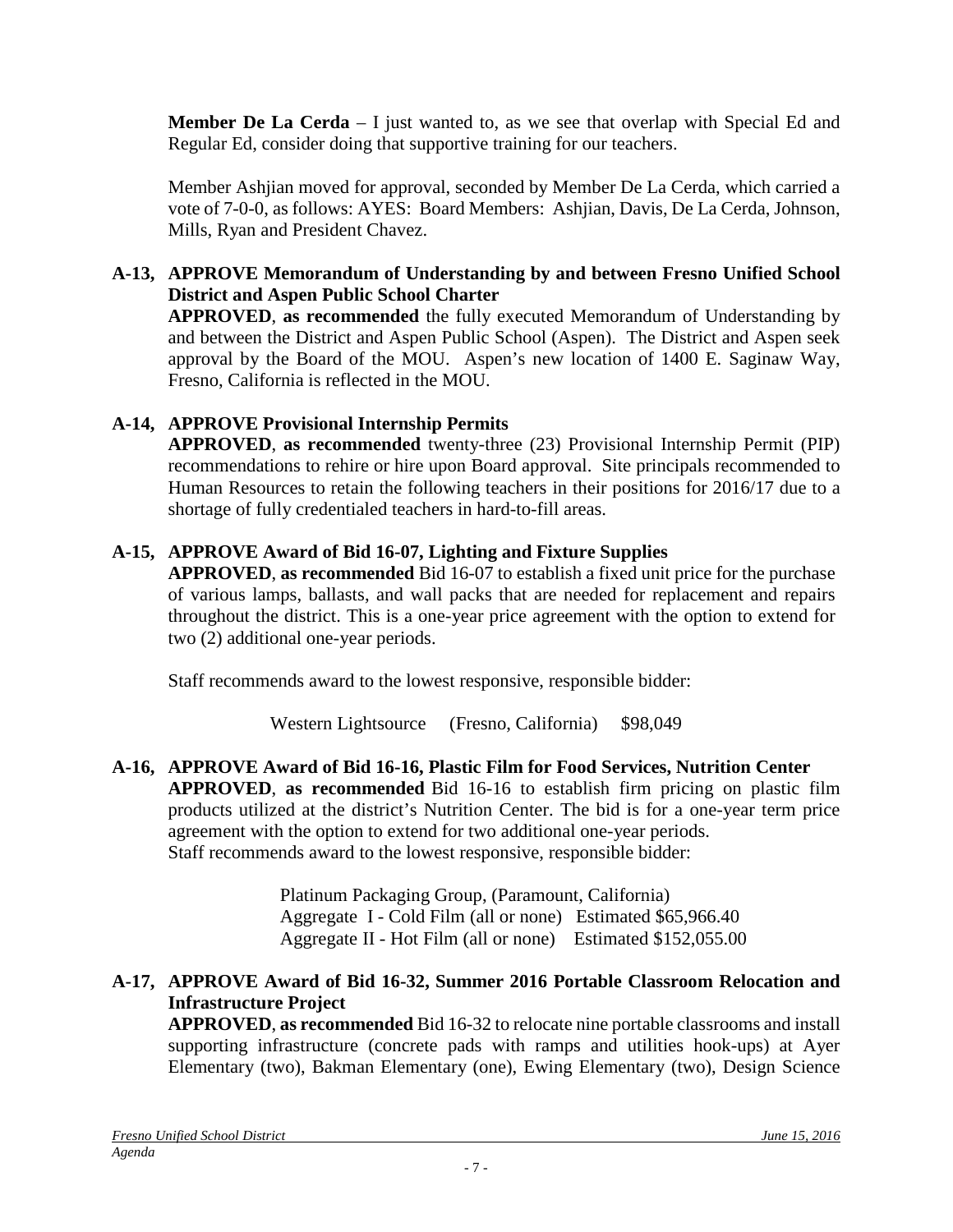High (two), and the Adult Transition Program campus (two). The project also includes installing infrastructure for one portable classroom currently at Olmos.

Staff recommends award to the lowest responsive, responsible bidder:

Davis Moreno Construction, Inc. (Fresno, CA) \$1,431,796

**Member Mills** – This project is going to cost \$1.4 million and a portion of those funds, \$507,000, will come from Measure Q. The question that arose was whether or not this is an appropriate expenditure of Measure Q. The ballot on Measure Q stated that we would be using Measure Q money for multiple things including replacing portables with permanent classrooms, but I don't see anything in the ballot measure that we would be using it to install and replace portables. Our messaging to the community was the opposite. Is there another source of funds that we could use other than Measure Q?

**Karin Temple** – We believe it is an appropriate use of funds which is why this funding source is recommended. This is for upgrades for the Adult Transition Program Campus, which serves students between the ages of 18-22 with learning disabilities. This campus is aging and is in great need of upgrading. The purpose of this project is to remove some very old buildings that are no longer suitable, and to bring in portables that could be considered a short-term solution until we have the opportunity to master plan the campus and provide more resources. That is why Measure Q is recommended.

**Member Mills** – Essentially we are bringing in more portables.

**Karin Temple** – That is correct.

**Member Mills** – And there is no other source of funding for this?

**Karin Temple** – No, we do not have another source of funding that has been identified.

**Member Mills** – I understand that there is not one listed but are you saying there is no other source of funding?

**Karin Temple** – I am not aware of another source of funding.

**Member Mills** – I understand the need to do all of these portables and you viewing these as an upgrade. I am uncertain as to whether Measure Q funds are appropriate and we are under so much scrutiny I would rather use another source of funding for the \$507, 000.

**Karin Temple** – In terms of the ballot, I can assure you that this passes the test of the long text that included every possible project to upgrade campuses.

**Member De La Cerda** – I think what this project comes down to is the need. You mentioned that this is a short-term set-up. My hope is that in the future we eliminate all those portables and give them the permeant structures that they need and deserve. In the meantime I understand that this is the best and quickest solution.

Member Ryan moved for approval, seconded by Member De La Cerda, which carried a vote of 6-1-0, as follows: AYES: Board Members: Ashjian, Davis, De La Cerda, Johnson, Ryan and President Chavez. NOES: Board Member Mills.

# **A-18, APPROVE Award of Request for Proposals 16-33, Pest Control Services**

**APPROVED**, **as recommended** Request for Proposals (RFP) 16-33 to select a qualified pest control service vendor for all school sites and departments. The RFP was lawfully advertised on April 7, 2016 and April 14, 2016. Notifications were sent to five vendors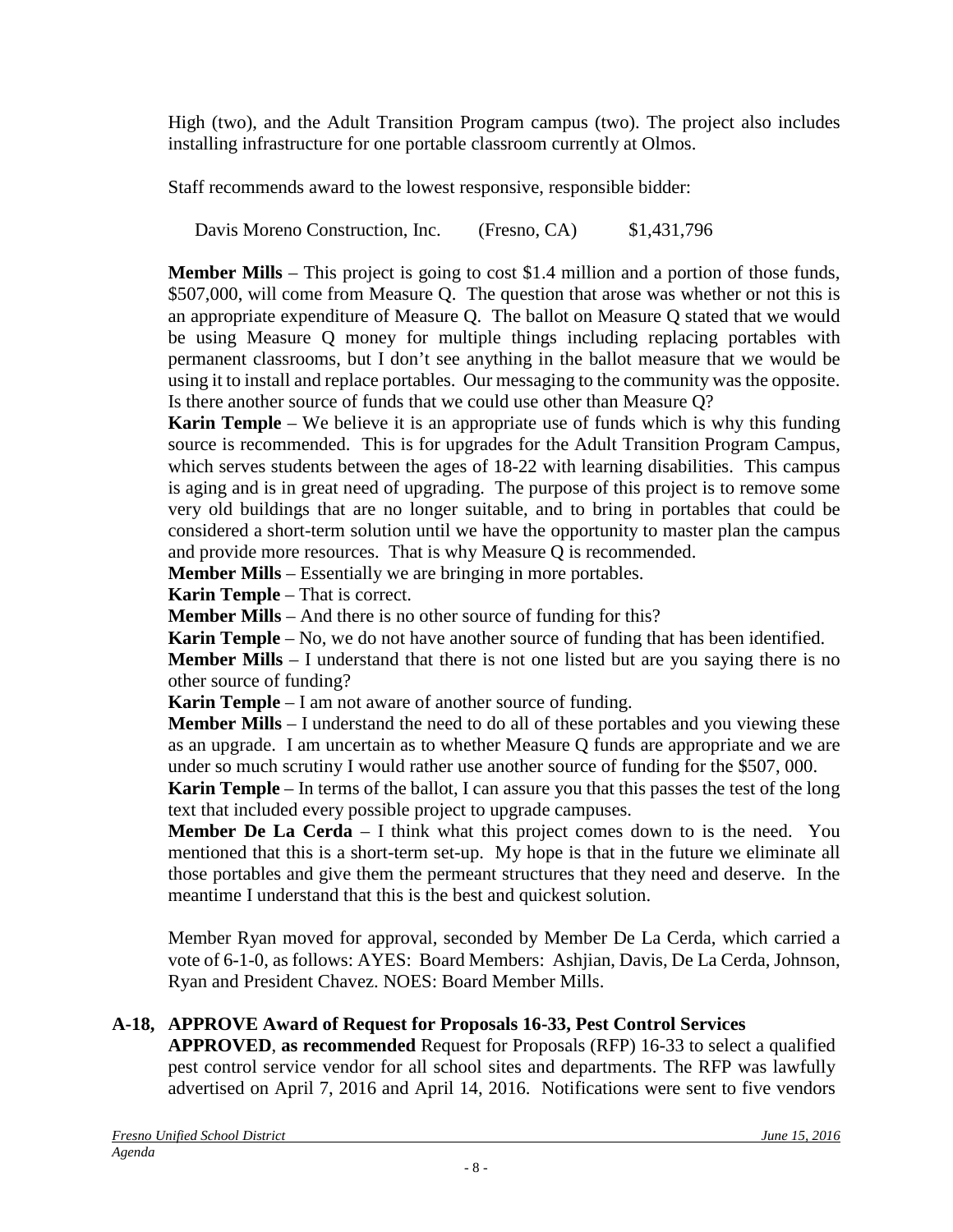and the district received two responses. Proposals were evaluated on the vendors' ability to meet or exceed requirements set forth in the RFP.

Based on an extensive review staff recommends award to the best value respondent:

Mountain Valley Pest Control (Kerman, California) \$264,420

The contract shall be in effect for three years starting July 1, 2016, with renewal options of two additional one-year terms.

- **A-19, APPROVE Authorization to Utilize Individual Piggyback Contracts During 2016/17 APPROVED**, **as recommended** a list of piggyback contracts recommended for utilization by the district during 2016/17. Piggybacking is allowed under Public Contract Code 20118 and is a best practice that takes advantage of competitive pricing from a contract formally bid by another school district or public agency. Approval does not commit the district to future purchases or require that any specific contract be utilized.
- **A-20, APPROVE the 2016/17 Annual Membership Dues with the California School Boards Association/Education Legal Alliance, the Council of the Great City Schools, and the National School Boards Association Council of Urban Boards of Education. APPROVED**, **as recommended** the 2016/17 annual membership dues with the following organizations: the California School Boards Association (CSBA/Education Legal

Alliance), the Council of the Great City Schools (CGCS), and the National School Board Association (NSBA) Council of Urban Boards of Education (CUBE).

# **A-21, DENY Claim #16-0518-0146**

**DENIED, as recommend** a Claim for Damages on minor, case #16-0518-0146. The Superintendent recommends that the Claim be denied and the matter referred to the district's Director of Benefits and Risk Management for further handling.

# **A-22, RATIFY Amendment to Agreement with Barney & Barney for Health Plan Consulting Services**

**RATIFIED, as recommended** an amendment to the agreement with Barney & Barney to provide health plan consulting services to the Joint Health Management Board. These services are in alignment with the Joint Health Management Board's established goals and responsibilities for providing high quality health care to active employees and retirees.

# **A-23, RATIFY Amendment to Agreement with Delta Fund Administrators for Joint Health Management Board Administrative Services**

**RATIFIED, as recommended** an amendment to the agreement with Delta Fund Administrators to provide expanded health plan related services to the Joint Health Management Board. These services are in alignment with the Joint Health Management Board's established goals and responsibilities for providing high quality health care to active employees and retirees.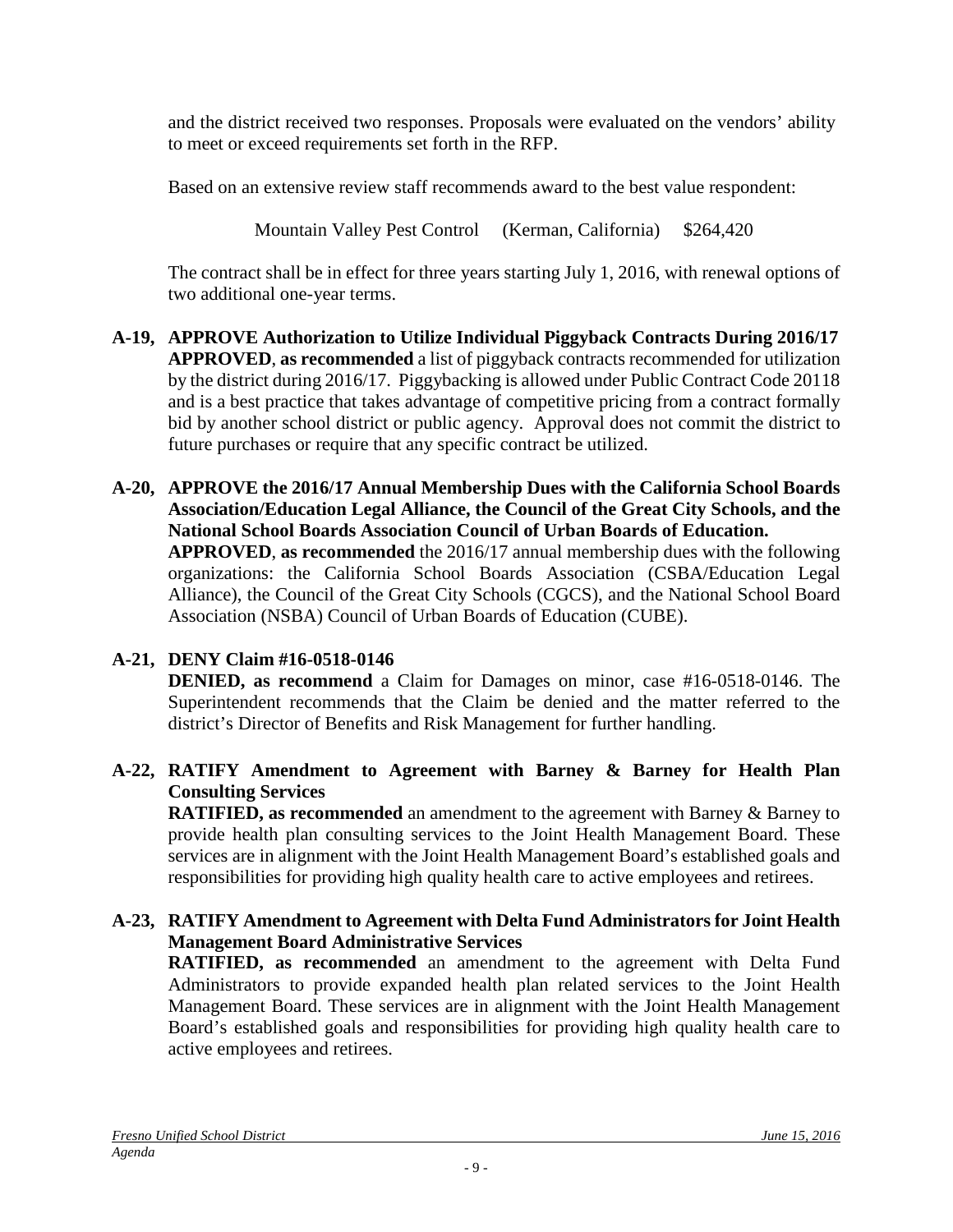- **A-24, RATIFY Grant Application to the U.S. Department of Homeland Security for the 2016 Citizenship and Integration Grant Program RATIFIED, as recommended** a grant application to the U.S. Department of Homeland Security for the Citizenship and Integration Grant Program to expand the availability of high quality citizenship preparation services for lawful permanent residents. Fresno Adult School provides citizenship classes that are required for the program and partners with the
- **A-25, RATIFY Grant Application to the U.S. Department of Education for the Carol M. White Physical Education Program**

San Joaquin College of Law to provide naturalization application services.

**RATIFIED, as recommended** a grant application to the U.S. Department of Education for the Carol M. White Physical Education Program (PEP). The PEP provides grants to Local Educational Agencies (LEA) and community-based organizations to initiate, expand or enhance physical education programs for students in grades K-12 to help students meet their state standards for physical education.

**A-26, RATIFY Grant Application to Kaiser Permanente Community Benefit Program**

**RATIFIED, as recommended** a grant application to the Kaiser Permanente Community Benefit Program to implement the Healthy Eating Active Living priorities. Physical Education (PE) instructional training will emphasize modeling PE standards for elementary school teachers utilizing two PE specialists training instructors on a weekly basis incorporating Exemplary Physical Education Curriculum (EPEC).

The Food Services Department plans to purchase and install water hydration station equipment for elementary and/or middle schools and provide healthy food & nutrition educational materials for elementary schools through OrganWise healthy & smart wellness dolls.

### **A-27, RATIFY Change Order for Bid 16-08, Sunnyside High School Cooling Tower Replacement**

**RATIFIED, as recommended** information on Change Order 1 for the Sunnyside High School Cooling Tower Replacement project*.*

Change Order 1: \$31,618

This change order includes, but may not be limited to: replace structural pedestal due to deterioration; and steel modifications to allow for tower piping connections.

| <b>Original Contract Amount:</b> | \$406,993 |
|----------------------------------|-----------|
| Change Order 1:                  | \$31,618  |
| <b>New Contract Amount:</b>      | \$438,611 |

## **A-28, RATIFY the Filing of Notices of Completion for the following Projects**

**RATIFIED, as recommended** Notices of Completion for the following projects, which have been completed according to plans and specifications:

RFP 15-04 Hoover High School Aquatic Center

Bid 16-08 Sunnyside High School Cooling Tower Replacement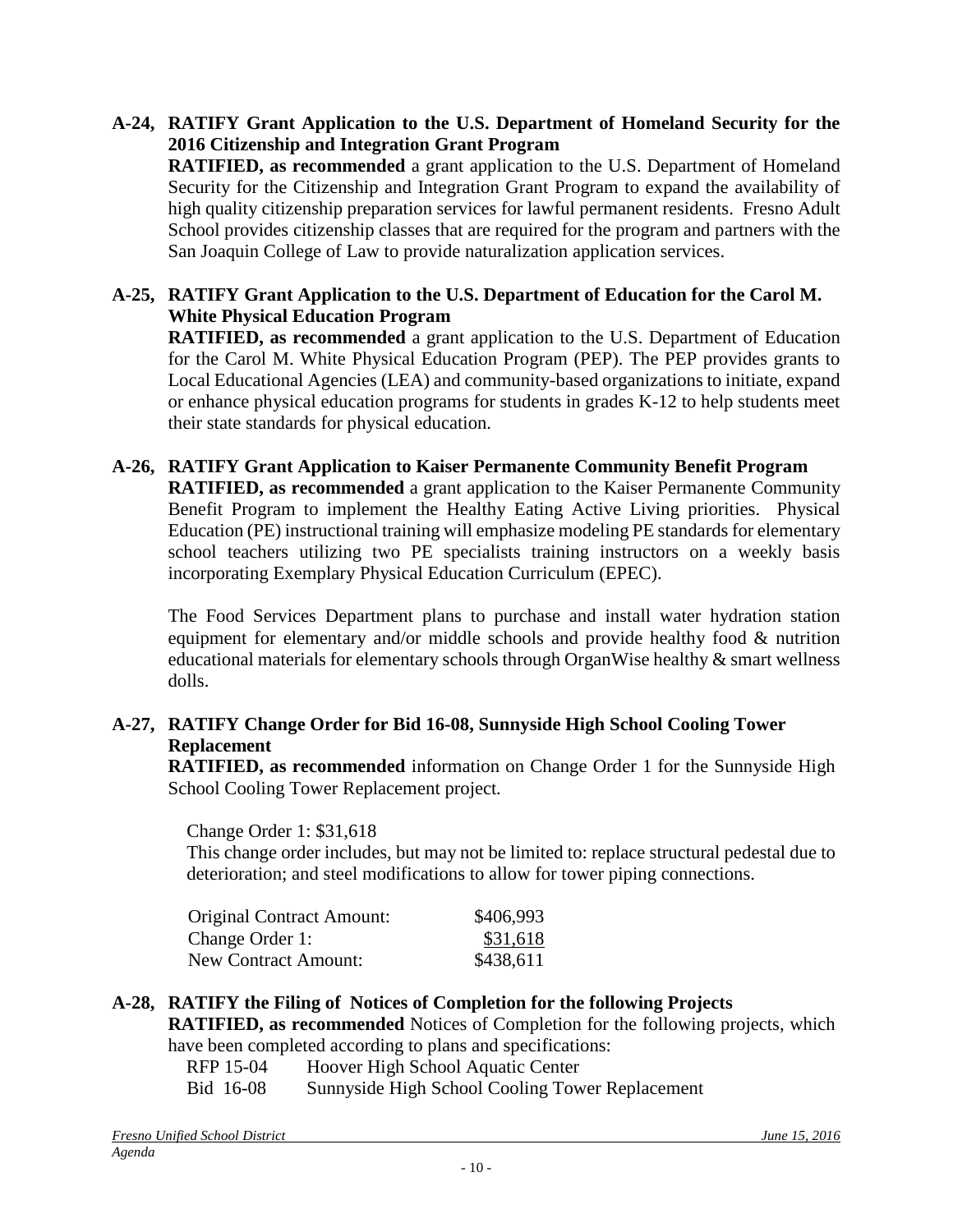## **A-29, RATIFY Purchase Orders from April 1, 2016, through April 30, 2016**

**RATIFIED, as recommended** purchase orders issued from April 1, 2016, through April 30, 2016. Purchase orders for \$10,000 or more are presented first, followed by purchase orders for less than \$10,000. A list of purchase orders issued for Associated Student Body (ASB) accounts is also provided.

**Member Ashjian** – There are three items in the backup material that I had a question on. Two of them can be sent in a board communication. One of them is Gibson Dunn. We have a purchase order for \$120,000 and I would like to get an update on how much we have spent with Gibson Dunn so far this year. The other one is Michigan Physical Fitness for \$106,000. I would like to know where the equipment went that was purchased. Finally, the one that I want to talk about is the Portland Marriott Downtown Waterfront for \$13,500. **Karin Temple** – The total for the year is \$195,000 for Gibson Dunn.

**Ambra Dorsey** – The purchase order for the Portland Marriott was hotel reservations for 17 individuals to attend the Safe and Civil Schools Conference in Portland Oregon.

Member Ashjian moved for approval, seconded by Member Davis, which carried a vote of 7-0-0, as follows: AYES: Board Members: Ashjian, Davis, De La Cerda, Johnson, Mills, Ryan and President Chavez.

## **END OF CONSENT AGENDA (ROLL CALL VOTE)**

# **UNSCHEDULED ORAL COMMUNICATIONS**

**Roberta Genini** – Spoke about California Ed Code 7054 (a) and Fresno Unified violating the code by allowing the Hilary Clinton Campaign to use Edison High School for a rally.

**Eugene Brazil** – Spoke about Career Technical Education and suggested that Fresno Unified partner with Bitwise to create a vocational school in Downtown Fresno. Also suggested that Duncan should be updated and expanded.

**Francine Farber** – Welcomed the new principal of Tehipite, David Peters, but also wanted to recognize the retirement of Yvonne Zysling and her collaboration in getting Steve Scholars off the ground.

# **B. CONFERENCE/DISCUSSION AGENDA**

**B-30, DISCUSS and ADOPT Resolution 15-28, Providing For the Issuance and Sale of General Obligation Bonds, Election of 2010 (Measure Q), Series F, in the Aggregate Principal Amount of Not to Exceed \$30,011,353.12 and Authorizing the Execution and Delivery of Documents and Actions in Connection Therewith**

**DISCUSSED and ADOPTED** Resolution 15-28, the adoption of which is recommended to provide for the issuance and sale of General Obligation Bonds, Election of 2010 (Measure Q) Series F, in the aggregate principal amount of not to exceed \$30,011,353.12. The Series F Bonds shall be issued under the Bond Law for the purpose of raising money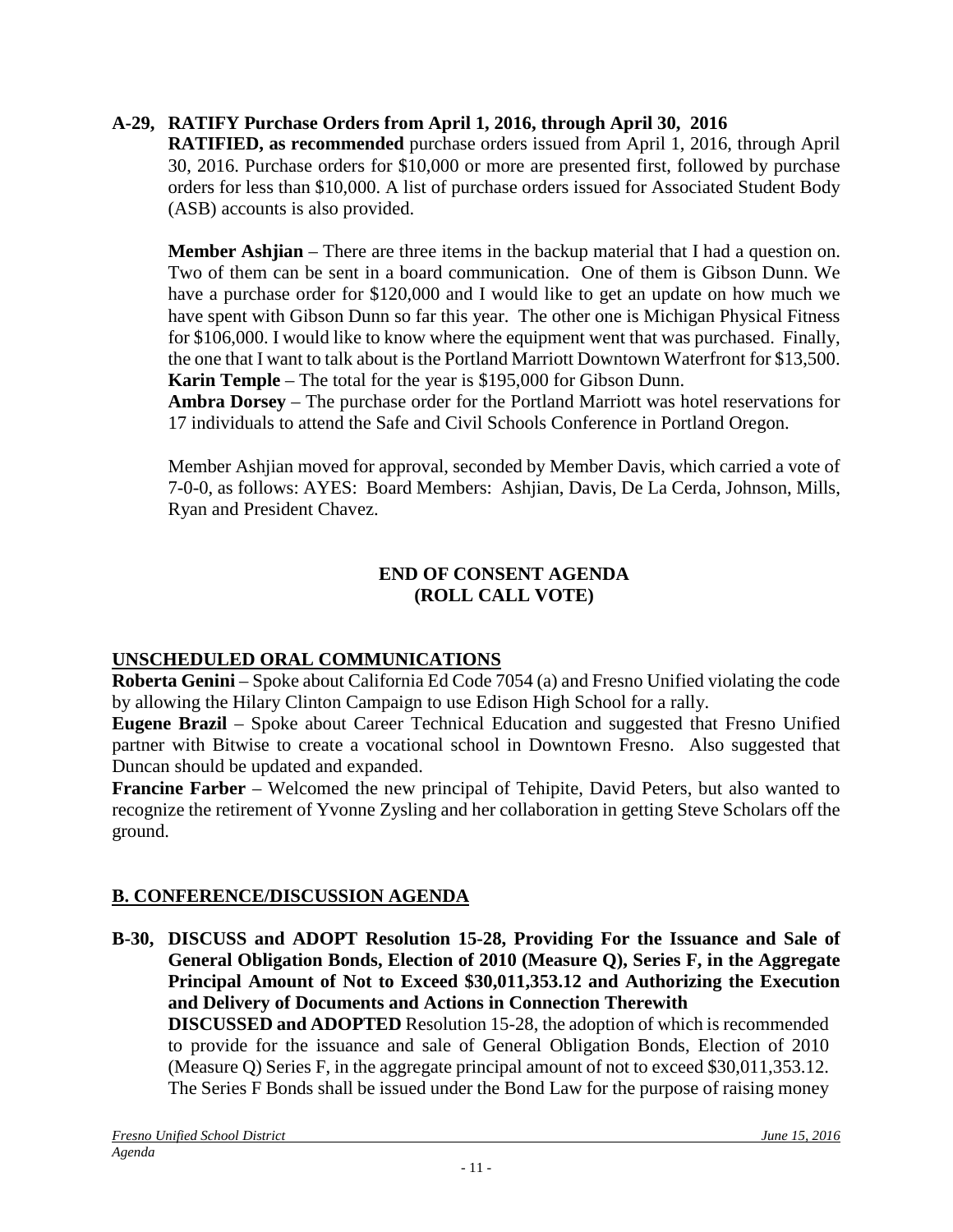to finance educational facilities for which the General Obligation Bonds have been authorized under the Bond Measure. Resolution 15-28 authorizes bonds which allow for the compounding of interest. The resolution was presented as a "C" (receive) item on the June 1, 2016 Board agenda. This will be the final Measure Q issuance.

Presentation by Chief Operations Officer, Karin Temple

An opportunity was provided to hear questions/concerns from members of the board and staff was available to respond

**Member Ashjian** – Will Keygent be the one who will be taking our bond to market on this \$430 million?

**Karin Temple** – Keygent has been our financial advisors since June 2010. We conducted a competitive request for proposal process knowing we were moving into potentially recommending a bond election coming up in late 2010 as is our practice we did a competitive process, they were selected from among multiple proposers they have been incredibly effective and a responsive partner and have saved the taxpayers and the district millions of dollars in being proactive in helping us do refunding's their valued expertise and assistance has been very helpful as we have marched through Measure Q.

**Member Ashjian** – Was Keygent brought to us by Terry Bradley?

**Karin Temple** – No. We went through a competitive request for proposal process.

**Member Ashjian** – Was Terry Bradley our consultant for Measure Q?

**Karin Temple** – We did have Mr. Bradley on contract to help us implement Measure Q. Keygent's relationship with Mr. Bradley started several months after we had contracted independently with Keygent.

**Member Ashjian** – The order that I saw said five districts were fined with whatever had happened. Was Fresno Unified one of the five?

**Karin Temple** – Fresno Unified was not one of the five.

**Ruth Quinto** – The anti-fraud provisions that were violated were not violated by Keygent. They were violated by Dr. Bradley, which is one distinguishment of those two orders. Future municipal advisory services may as part of that settlement may not be performed by Dr. Bradley but may be performed by Keygent, which is why we may continue to utilize Keygent for the services that we are engaged to utilize them for, such as this transaction.

**Member Ashjian** – I just want to make sure Keygent is able to operate and that this board is fully aware that they were the first company fined by Dodd Frank since 2010.

**Member Mills** – Trustee Ashjian already asked the questions about Keygent. This district may want to consider submitting another request for proposal if we are going to issue any future bonds.

**Karin Temple** – The contract that we have had with Keygent since June 2, 2010 did specifically indicate the contract run through the Measure Q issuances. As a matter of course we would submit a new request for proposal should the board decide to move forward with a new bond.

**Member Mills** – In regards to replacement of portables at multiple elementary schools, specifically Addams, Bullard Talent, Del Mar, Ewing and Wishon, I don't know if we have established a time frame for that but since I have asked about Slater multiple times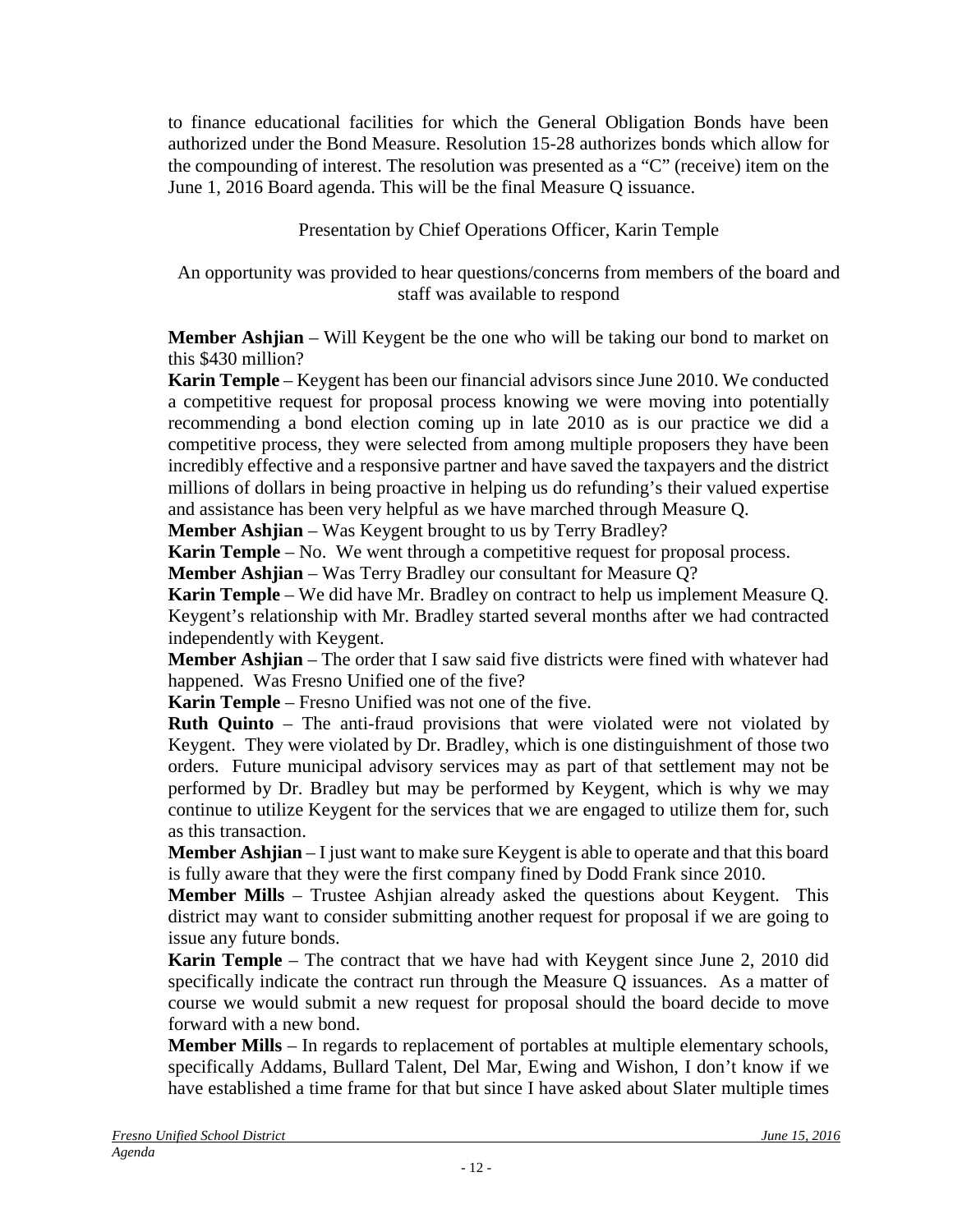you did clarify that Slater is being covered by the Measure Q issuance that has already been authorized?

**Karin Temple** – That is correct. We have budgeted for Slater prior to this final request for issuance.

**Member Mills** – I am hoping none of these schools are going to be as long a project as Slater. Since 2013 till now we still don't have plans and we still haven't moved on Slater and we are getting close to three years. With these proposed schools are we going to be able to move faster?

**Karin Temple** – We have to pace our projects not only for cash flow purposes but to also make sure that we manage all of them properly. Over the last three years we have pushing out a large volume of projects and there has to be a priority and we will move forward as quickly as we can, all the while making sure that we take the time to meet with sites and communities that we do a complete evaluation of campus to see what infrastructure may be needed. To make sure we are meeting multiple needs on the campus and not just bringing in new buildings. In the case of Slater, we have multiple challenges. Because of those challenges it took extra time to make sure that the project we are doing is the absolutely the best use of what will probably be a \$9 to \$10 million project. Every project is tailored specifically to the site, time is required to work with the architect and construction takes time.

On a motion by Member Ryan, seconded by Member De La Cerda, Resolution 15-28 was approved on a roll call vote of 6-1-0 as follows: AYES: Board Members Davis, De La Cerda, Johnson, Mills, Ryan and President Chavez. NOES: Board Member Ashjian.

## **B-31, CONDUCT Public Hearing on Draft Preliminary Environmental Assessment Report for the Acquisition of Property at Church and Peach Avenues Related to a Future Proposed School**

**CONDUCTED Public Hearing** of the draft Preliminary Environmental Assessment (PEA) Report for the acquisition of property at Church and Peach Avenues related to a future proposed school. The complete draft PEA Report includes the results of environmental sampling and a health risk assessment conducted for the proposed school site according to guidelines established by the California Department of Toxic Substances Control (DTSC). The draft PEA Report was submitted to DTSC for review on June 1, 2016, and simultaneously was made available for a 30-day public review and comment period. The Education Code requires the district to conduct a public hearing during the public comment period.

Presentation by Chief Operations Officer, Karin Temple

An opportunity was provided to hear questions/concerns from members of the board and staff was available to respond

**Member Mills** – I know the power point states that there were no issues found that were of concern, but in looking at the executive summary from the report it says there was one particular location that had an elevated concentration of chlordane it continues to state that additional samples will be collected to access to see whether or not this was an isolated detection and/or determine the extent of the chlordane in the soil. Has this been done?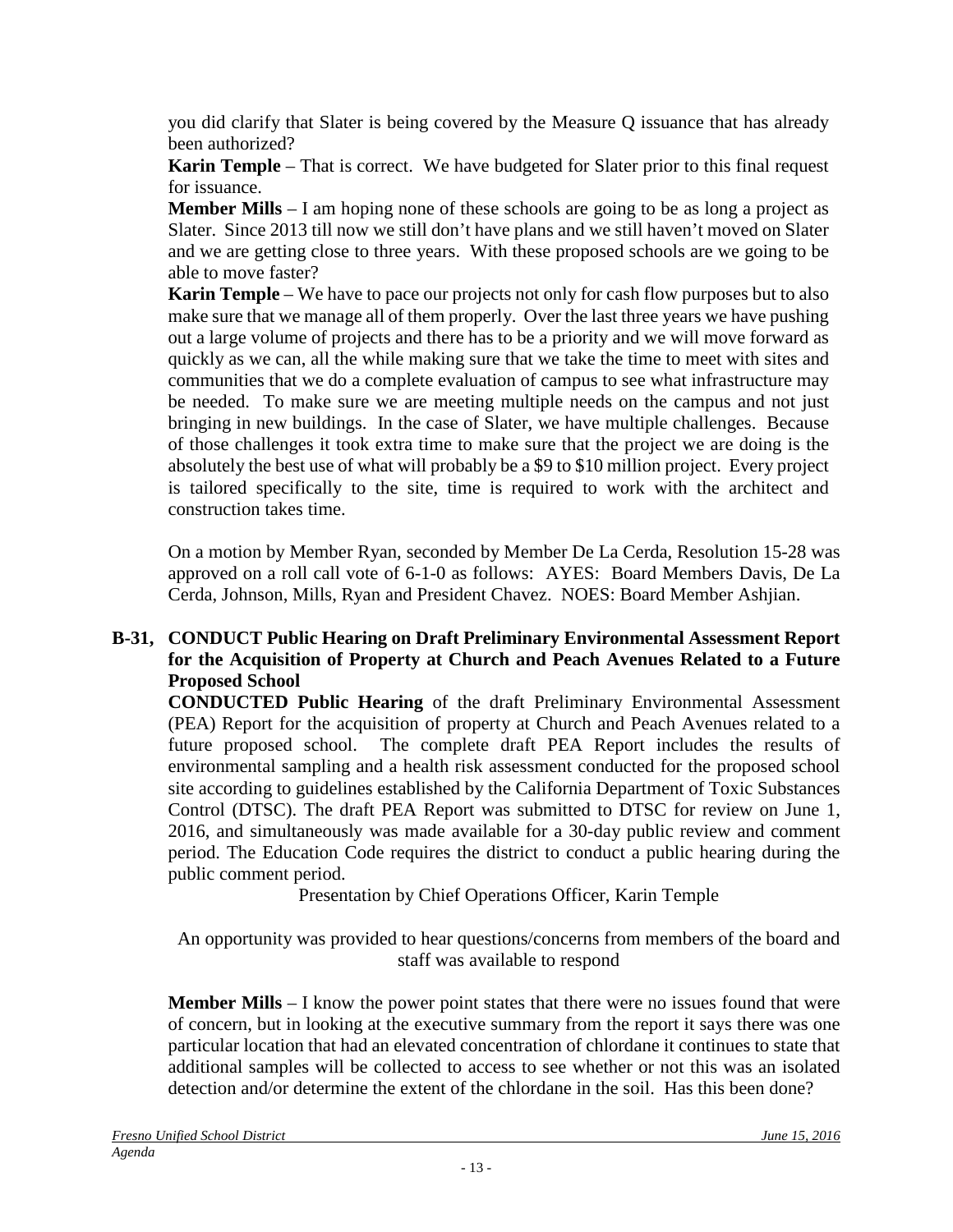**Karin Temple** – That is in the process of being done. We don't expect any issues. Finding chlordane is very common in these soils. The results of the supplemental testing will be incorporated into the final report and at that time we will confirm that there are no issues.

No action is required on this item.

### **B-32, OPPORTUNITY for PUBLIC DISCUSSION and ADOPT the Fresno Unified School District Initial Successor Contract Proposal to Fresno Teachers Association for the 2016/17 School Year OPPORTUNITY PROVIDED for PUBLIC DISCUSSION and ADOPTED** the Fresno Unified School District's initial successor contract proposal to the Fresno Teachers Association, for the 2016/17 school year presented at the June 1, 2016 meeting of the Board

of Education and returned to this agenda for public discussion and Board adoption.

Presentation by Chief Human Resources/Labor Relations Officer, Paul Idsvoog

An opportunity was provided to hear questions/concerns from members of the board and staff was available to respond

**Member Mills** – A request from my region from the LCAP meetings was to have lower class sizes in the high school area as well as the designated schools in order to maximize what we are doing at our designated schools. Just wanted to pass that along.

Member Davis moved for approval, seconded by Member Johnson, which carried a vote of 7-0-0, as follows: AYES: Board Members: Ashjian, Davis, De La Cerda, Johnson, Mills, Ryan and President Chavez.

### **B-33, OPPORTUNITY for PUBLIC DISCUSSION on the Fresno Teachers Association Initial Successor Contract Proposal to Fresno Unified School District for the 2016/17 School Year**

**OPPORTUNITY PROVIDED for PUBLIC DISCUSSION.** In accordance with government Code 3547, all initial proposals of the public school employers shall be presented at a public meeting of the public school employer, and thereafter shall be public record. The Fresno Teachers Association (FTA) 2016/17 initial successor contract proposal was initially made public at the June 1, 2016 meeting of the Board of Education. This proposal is hereby returned to this agenda for formal presentation, public discussion and acknowledgment of receipt.

Presentation by Chief Human Resources/Labor Relations Officer, Paul Idsvoog

An opportunity was provided to hear questions/concerns from members of the board and staff was available to respond

No action is required on this item.